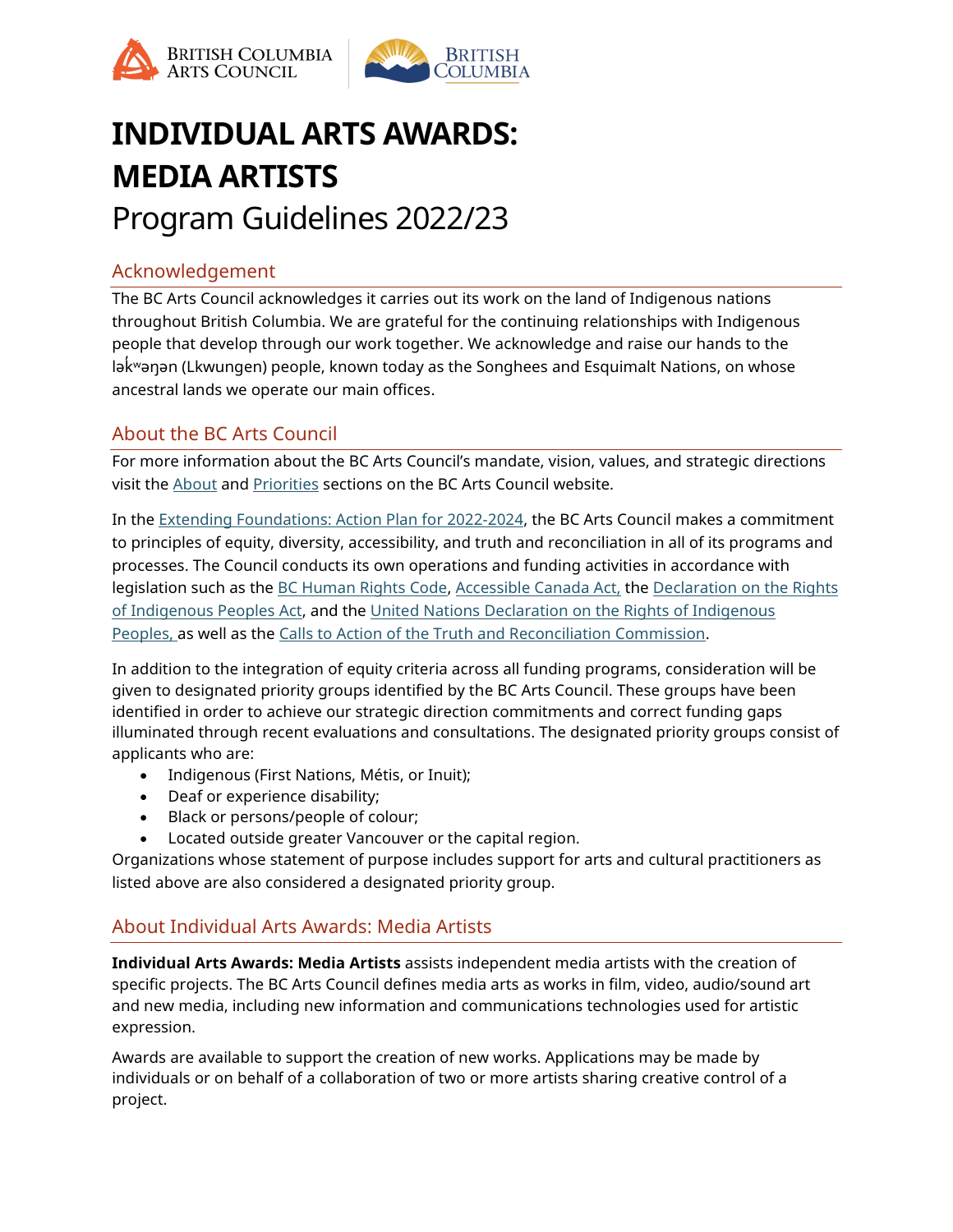*Critics and curators of Media Art may apply to Individual Arts Awards: Visual Artists in the fall of 2022 for assistance with independent critical writing or curatorial projects.*

## When and How to Apply

**The deadline for submission is June 30, 2022, no later than 11:59 p.m.** The BC Arts Council office hours are 8:30 a.m. to 5:00 p.m., Monday to Friday.

Submit your application through the **Grant Management System. Ensure that all information** (including address verification) and documentation in your organization's online profile is up to date before submitting an application.

New applicants [must register and create a profile](https://www.bcartscouncil.ca/how-to-apply-online/) in the online system. **Once the registration request is submitted, it may take up to four business days to process your request.** BC Arts Council will email you once your registration is processed and you are able to access grant applications.

Ensure the email address **bc.artscouncil.noreply@gov.bc.ca** is on your safe senders list and check your spam folders.

# Application Assistance

Individuals who self-identify as Deaf or having a disability, and organizations with a primary mandate to serve Deaf or disability arts practice are eligible for the BC Arts Council's Accessibility programs:

**[Application Assistance](https://www.bcartscouncil.ca/program/application-assistance/)** – pays for support services for creating and submitting grant applications.

**[Access Support](https://www.bcartscouncil.ca/program/access-support)** – additional funding that supports access costs associated with creating or developing a project funded by a BC Arts Council grant.

These programs do not provide funding for audience accessibility or day-to-day access costs outside of the scope of a project. Accessibility requests are confidential and will not be part of assessment panels evaluating grant applications. Contact Accessibility Coordinator Clayton Baraniuk at 250-978-9839 or [clayton.baraniuk@gov.bc.ca](mailto:clayton.baraniuk@gov.bc.ca) to request assistance.

#### **Find out more about accessibility support at [bcartscouncil.ca/accessibility](http://www.bcartscouncil.ca/accessibility)**

## Question and Answer Sessions

Applicants are encouraged to join BC Arts Council program staff for an online information session including an overview of this program and an opportunity to ask questions. Session details will be posted on the [BC Arts Council website](https://www.bcartscouncil.ca/news/), and [Facebook](https://www.facebook.com/BritishColumbiaArtsCouncil) and [Twitter](https://twitter.com/BCArtsCouncil) pages. If you have further questions, please contact staff.

## Who Can Apply

Submissions from applicants who do not meet eligibility criteria will not be forwarded for assessment. **To be eligible, an applicant must:**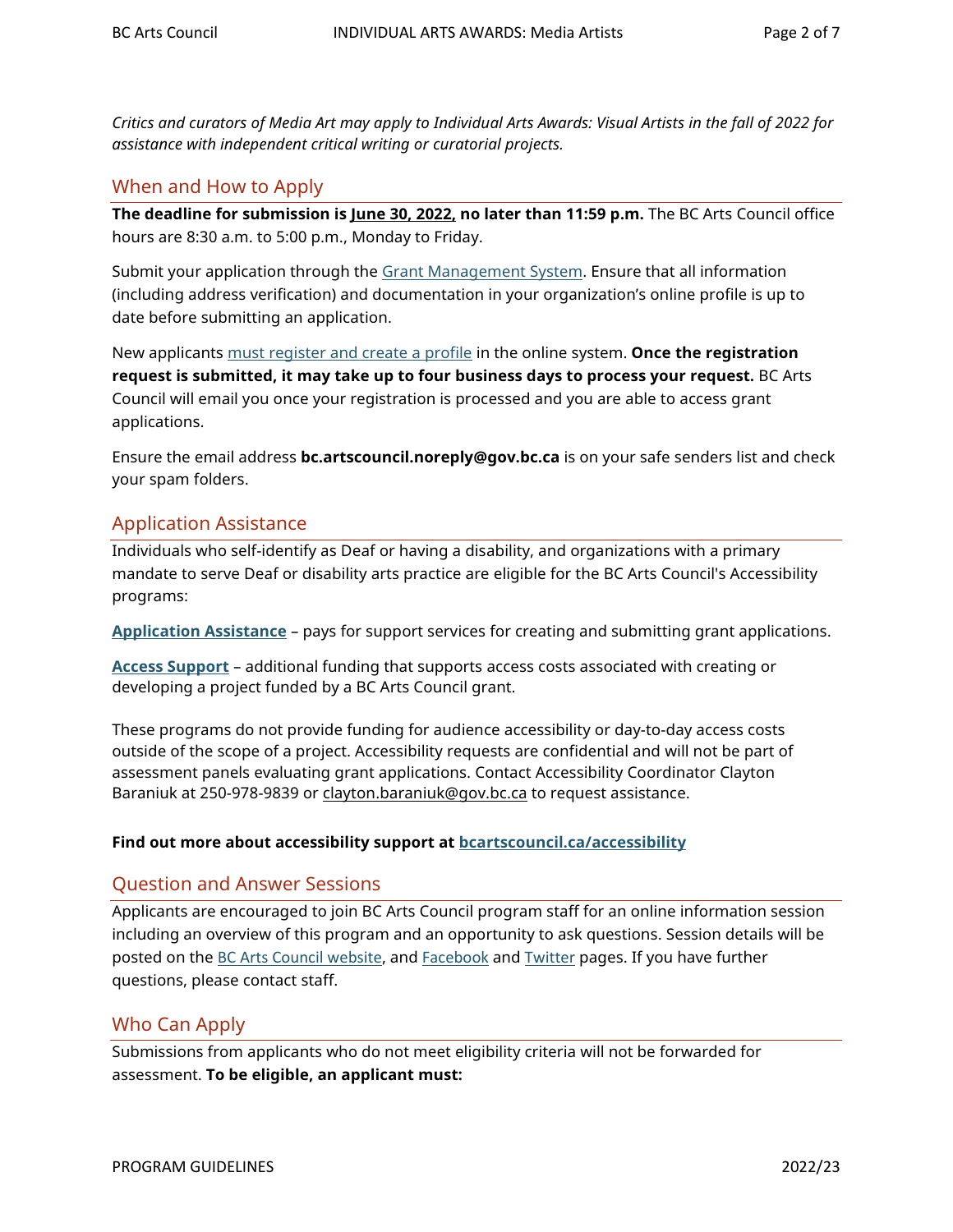- Be a Canadian citizen or Permanent Resident and have been a resident of British Columbia for at least 12 months immediately prior to the application deadline, and ordinarily reside in B.C. For more information, review our [Determining B.C. Residency](https://www.bcartscouncil.ca/determining-b-c-residency/) page;
- Be a professional media artist, who has completed all basic training (not necessarily in academic institutions);
- Have completed two or more years of artistic practice after basic training, and
	- $\circ$  As a professional media artist, have created and completed at least one project that has been professionally presented as part of a public program for which a professional fee was received (CARFAC, IMAA, or equivalent).

#### **OR**

- $\circ$  Received at least one grant for the creation of media art through the First Peoples' Cultural Council Indigenous Arts Program and have submitted a final report for that grant.
- Have final creative control over the proposed work;
- Compensate other artists and professionals fairly in keeping with community contexts and industry standards within the field of practice, including adhering to international intellectual property rights standards and cultural ownership protocols, if applicable;
- Have submitted any outstanding final reports on previous BC Arts Council grants by the submission deadline date for this program; and
- For collaborative applications, each individual applicant must meet these eligibility criteria.

# Eligible Costs and Exclusions

#### **Awards are available to support**:

- Subsistence of up to \$2000/month recipients are expected to devote most of their time to their practice for the duration of the project;
- Costs of materials related to the project;
- Rental of equipment or space;
- Funds paid to other professionals to realize the project (e.g. crew, technicians, etc.); and
- Production and/or post-production costs

#### **Awards are not available to support:**

- Capital expenditures (construction, renovation, or purchase of property or equipment);
- Project phases or activities that have begun prior to the submission deadline;
- Works produced for the commercial media arts industry, theatrical release, or prime-time broadcast;
- Pilots for commercial or educational television, or industrials or promotional films;
- Instructional, sponsored or commissioned works;
- Music recording projects or music videos;
- Creation/writing of screenplays;
- Promotions or distribution expenses, including additional release prints or attendance at screenings or markets;
- Expenses incurred prior to the application submission date; or
- Projects substantially funded through other provincial government agencies.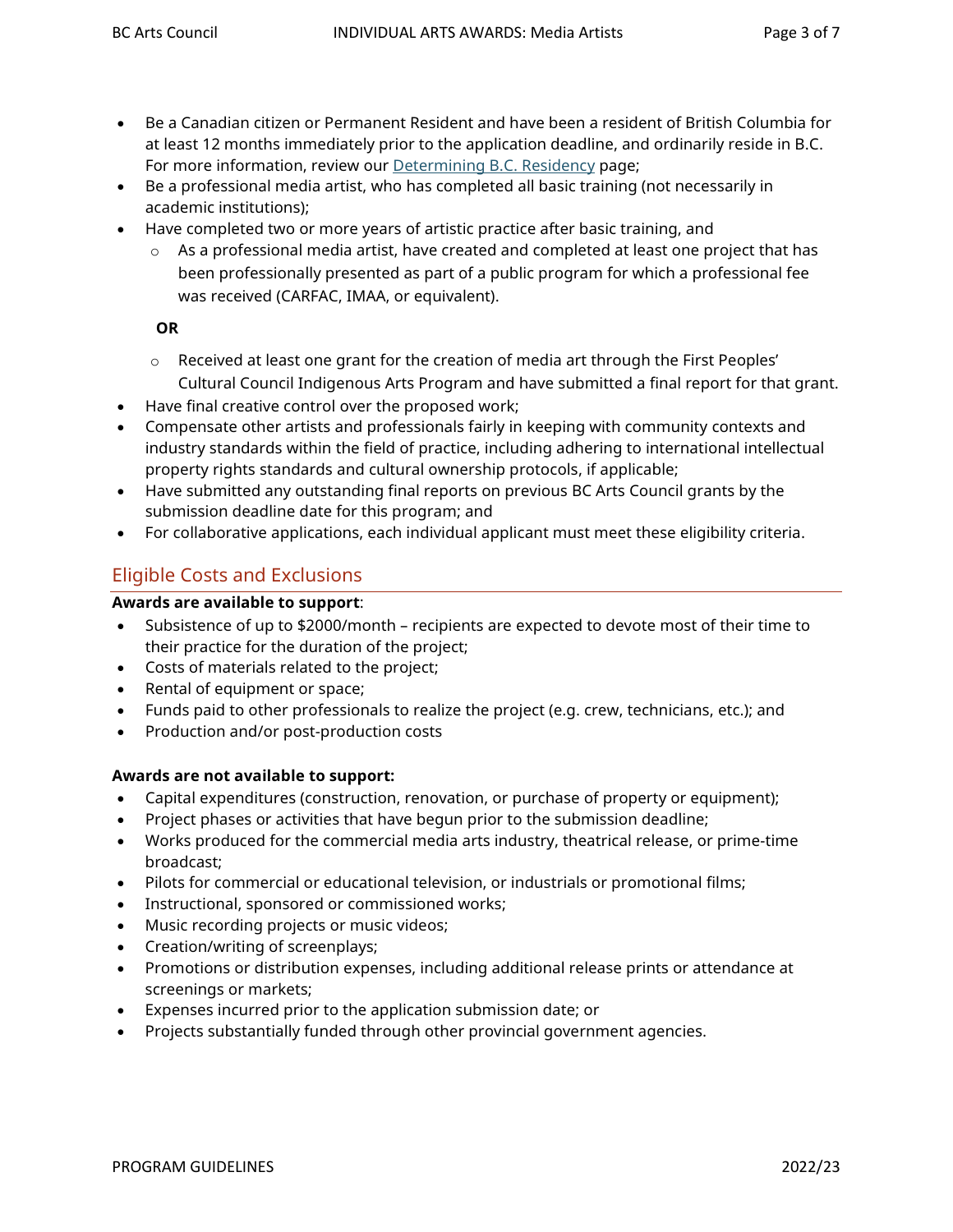## Grant Amounts

The request amount to this program may be up to 100% of the eligible project budget.

There is no maximum request amount, but grants typically range from \$5,000 to \$25,000. Requests for larger grants will need to articulate a clear rationale for why the project requires a higher amount. Visit the [BC Arts Council Recipients](https://www.bcartscouncil.ca/funding/recipients/) page to review a list of previously successful applicants and the range of awards for this program.

Applicants may request [subsistence](https://www.bcartscouncil.ca/what-are-subsistence-costs/#:%7E:text=You%20may%20request%20up%20to,request%20for%20the%20projected%20amount.) of up to \$2,000/month to a maximum of \$15,000.

Applicants may submit only one application per discipline per intake.

Applicants are encouraged to submit realistic proposals for the funds required to feasibly carry out the project. Grants may be awarded for less than requested, however the BC Arts Council endeavours to support funding successful applications at 100% of the request when possible.

# What is Needed for the Application

You are responsible for submitting a complete application. The BC Arts Council will not contact you to address errors or missing requirements, other than as required to determine eligibility. Eligible applications are assessed as submitted.

#### **A complete online application must include:**

- Details outlining the proposed project including:
	- $\circ$  a summary of the proposed project, including rationale, objectives, and outcomes.
	- o project timeline or work plan.
- A balanced project budget using the budget table provided in the online application. Include notes on the budget and indicate whether revenues are confirmed or pending.
- All required support material as per the list below.

#### Support Material

Review and adhere to the [Upload Requirements for Support Material.](https://www.bcartscouncil.ca/app/uploads/sites/508/2022/04/upload-requirements-for-supporting-material.pdf)

It is the applicant's responsibility to ensure that all support material is in a readable format. Poor quality files may adversely affect an applicant's success. Applicants are encouraged to test all materials before submitting their application. Requested supporting material must be submitted via the online system unless otherwise indicated.

Do not submit material beyond what is requested; it will not be presented for assessment.

#### **Required Support Material includes:**

- Curriculum Vitae with professional training and related artistic activities (maximum 3 pages) with paid professional media arts presentations clearly indicated;
- Letters from partners or collaborators, if applicable, confirming the nature of their participation;
- Examples of previous work relevant to the proposed project in which the applicant had full creative control, **up to a maximum of\*** 
	- o **5 images or 5 minutes total of video or audio**
- A maximum 20-page sample of ONE of the following, as appropriate: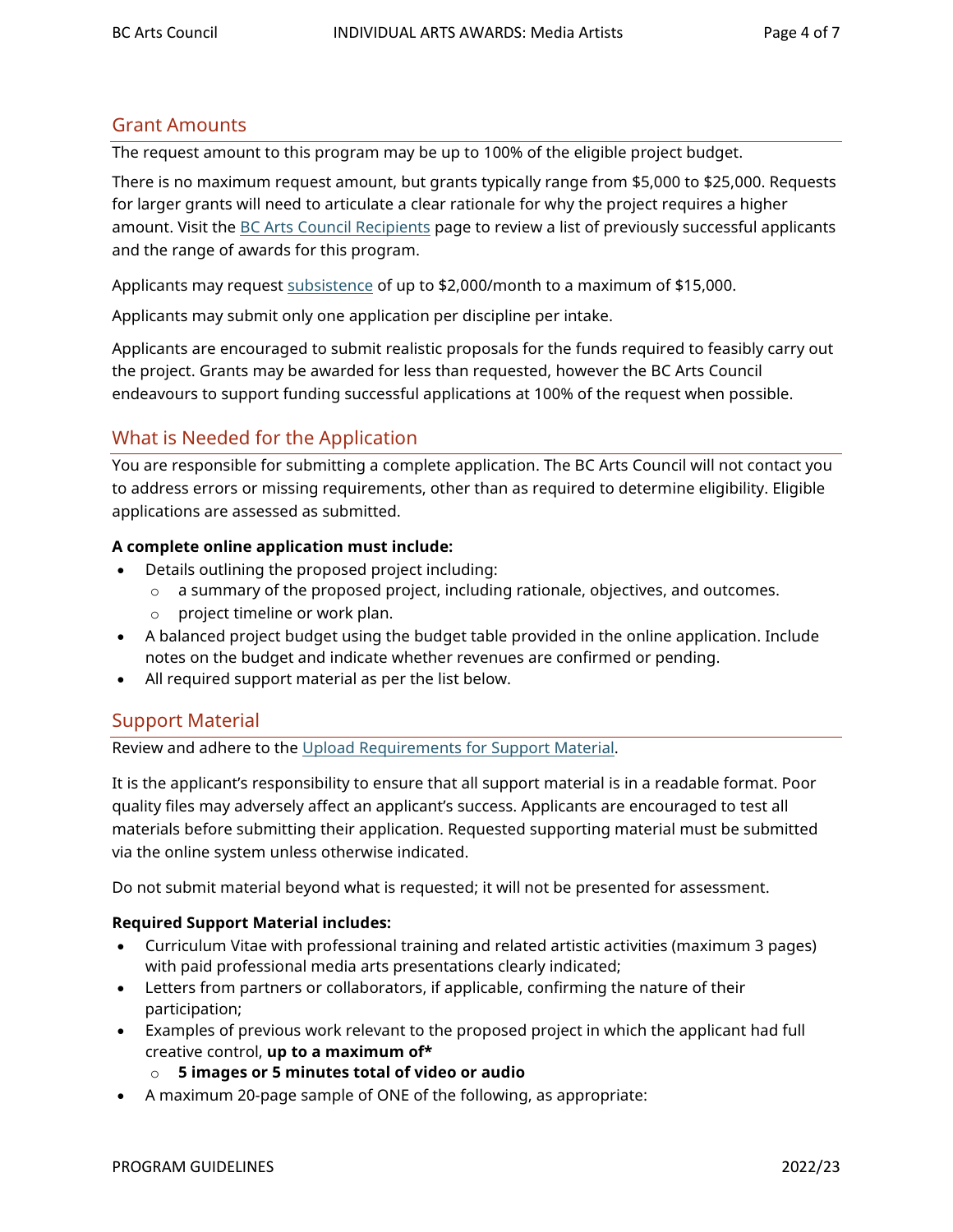- o Script
- o Storyboard
- o Treatment
- o Synopsis
- o Exhibition/installation plan
- o Prototype outline

**\*NOTE**: Items in excess of the listed maximums, including multiple links to materials within a single uploaded document, will not be reviewed.

## How Applications Will Be Assessed

The areas of assessment are described below along with their relative weight. Your application should address how the project fulfils each area of assessment.

In the [Extending Foundations: Action Plan for 2022-2024](https://www.bcartscouncil.ca/priorities/) the BC Arts Council committed to placing reconciliation, equity, diversity, inclusion and access at the centre of its activities, with the intention to rebalance historic funding distribution and modernize peer assessment. Consideration will be given to designated priority groups identified by the BC Arts Council as stated above.

# ALIGNMENT WITH STRATEGIC DIRECTIONS (10%)

The assessment panel will evaluate the:

• Project activity alignment with the BC Arts Council's priorities of Indigenous Arts and Culture; Equity, Diversity and Access; and Regional Arts.

# ARTISTIC CONTRIBUTION, SIGNIFICANCE, AND IMPACT (70%)

The assessment panel will evaluate the project's contribution and significance by considering the:

- Quality of proposed project, level of artistry, originality, production values, and overall contribution to the artform;
- Integrity of the creative processes, including ethical approaches to research; use of source and physical materials; ownership and other cultural protocols, as applicable;
- Potential benefits to the development of the applicant's practice, the applicant's own identified communities, and the professional arts community in B.C.; and
- Consideration given to matters of cultural appropriation, representation, equitable and ethical collaboration processes, and appropriate protocols and practices, as applicable to the project.

# FEASIBILITY (20%)

The assessment panel will evaluate the project's feasibility by considering the:

- Achievability of the proposed activities as determined by sound budgets, planning and resource allocation; and
- Level of experience in realizing comparable projects at a professional standard.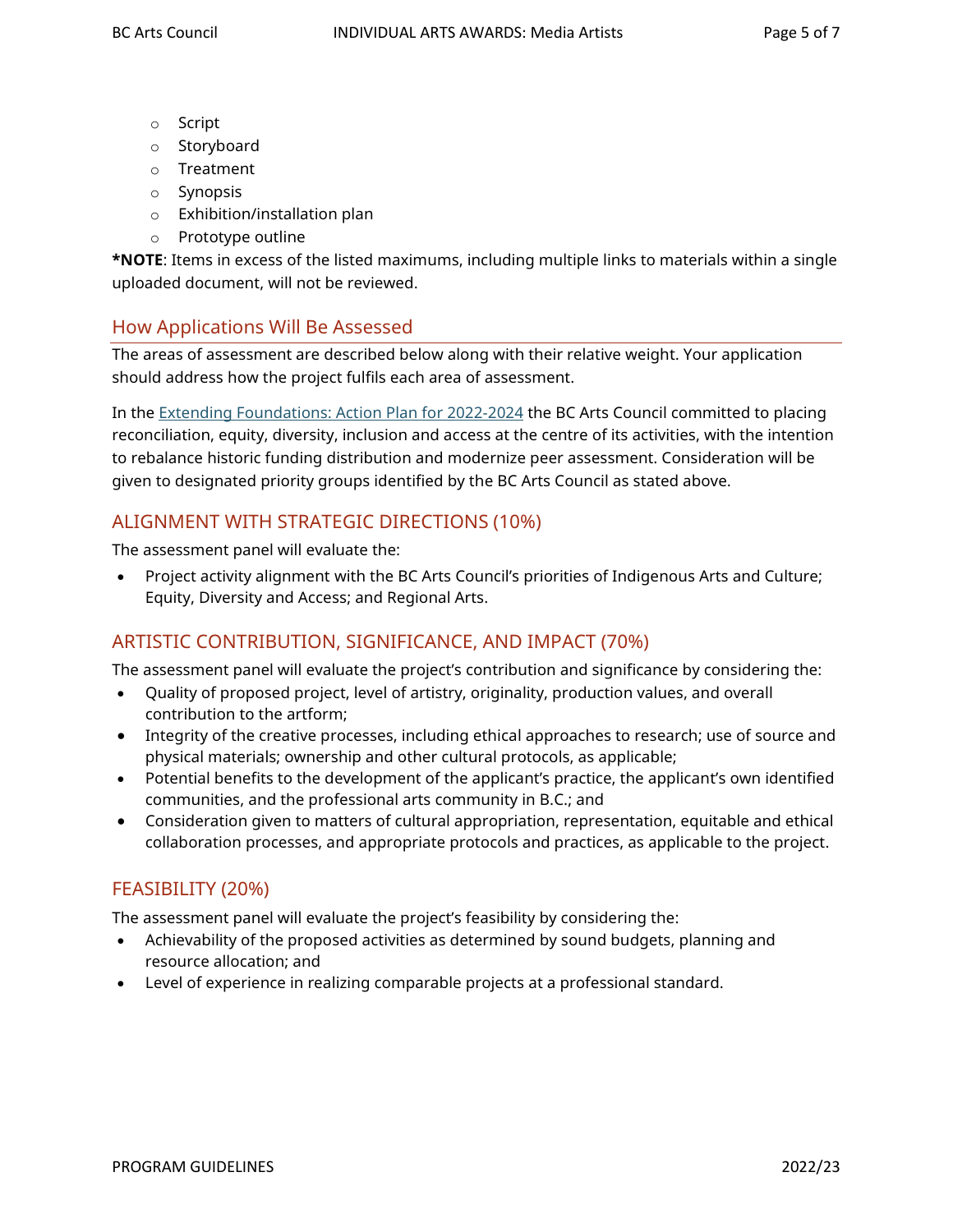## Assessment Process

Merit-based, independent peer assessment is the primary method of evaluation for all applications to this program. Assessment panels are comprised of individuals with broad professional knowledge, experience, geographical representation, and diverse aesthetic, institutional, and cultural viewpoints, including those from Indigenous perspectives.

#### **The following process is used to evaluate applications:**

- Program staff receive online applications and reviews each one for eligibility;
- The assessment panel evaluates the applications using the assessment criteria outlined above and recommends the level of funding and conditions on payment of awards;
- Funding allocations approved; and
- The BC Arts Council informs each applicant of the final decision in writing.

Applicants are encouraged to contact program staff for feedback after results have been released.

## Notification of Awards

Decisions will be made within sixteen weeks of the application deadline. Notification will be sent via the online system to the contact linked to the online application, and to the organizational and governance leadership contacts provided in the organizational profile (as applicable). Results cannot be requested in advance.

Ensure the email address **bc.artscouncil.noreply@gov.bc.ca** is on your safe sender list and check your spam folders.

## Payment of Awards

All award payments are subject to an authorizing appropriation under the *Financial Administration Act*.

The BC Arts Council reserves the right to redistribute, delay, or suspend payments if:

- The recipient does not carry out its planned program of activities.
- The project undergoes major changes in artistic or administrative direction.
- The recipient does not meet its obligations as a grant recipient, including submission of final reports.
- The recipient fails to comply with legal obligations.
- The recipient fails to respect the commitment to provide a safe and respectful workplace free from harassment, discrimination, and sexual misconduct.

**Grants are taxable income and must be reported as such**. Individuals receiving grants are issued T4As for the year in which the grant payment is processed.

## Final Reports

Recipients must submit a final report with the required documentation of the completed project to the BC Arts Council within 30 days of the Project End Date in the application. Final Reports must be submitted through the online system.

Future applications to BC Arts Council programs will be ineligible if reporting requirements are not met.